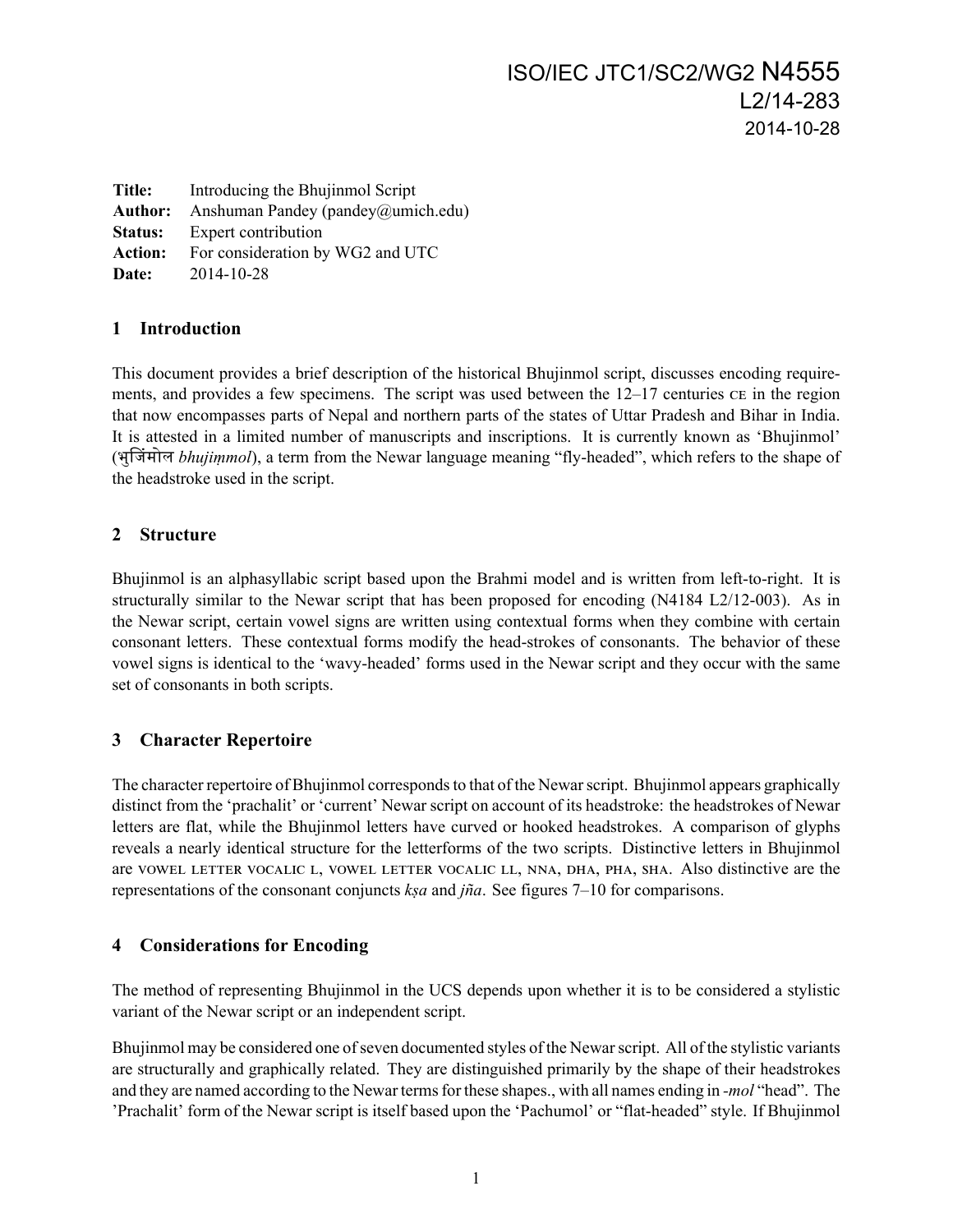is to be considered a 'style' of script, then it may be unified with the Newar script. Unification offers users the benefit of using a single script block for both the 'Bhujinmol' and 'Prachalit' styles of Newar. The same text may be displayed in either of these styles through font selection.

On the other hand, Bhujinmol may be considered a separate script for purposes of encoding if there is a need to represent it distinctively in plain text. The case is similar to other scripts that are classified as a 'style' of another. Given that there are several records written in Bhujinmol, it may be necessary to represent the script in plain text.

# **5 References**

- Faulmann, Carl. 1880. *Das Buch der Schrift: Enthaltend die Schriftzeichen und Alphabete aller Zeiten und aller Völker der Erdkreises*. Zweite Vermehrte und verbesserte Auflage. Wein: Der Kaiserlich-Königlichen Hof- und Staatsdruckerei.
- राजवंशी, शङ्करमान [Rajavanshi, Shankarman]. vs 2010 [1953]. प्राचीन लिपि वर्णमाला [*Prācīna lipi varnamālā*]. पुरातत्त्व प्रकाशन माला — ३. काठमाण्डौ: पुरातत्त्व र संस्कृति विभाग, श्री ५ को सरकार.

———. vs 2017 [1960]. प्राचीन लिपि विकास [*Prācīna lipi vikāsa*]. पुरातत्त्व प्रकाशन माला — ४. काठमाण्डौ: पुरातत्त्व र संस्कृति विभाग, श्री ५ को सरकार.

- ———. 1974. "नेपाली लिपिविकास अक्षर तथा लिर्पिवर्णन" ["The Evolution of Devanagari Script"]. *Kailash – A Journal of Himalayan Studies*, vol. 2, nos 1 and 2, pp. 23–120. http://himalaya.socanth.cam. ac.uk/collections/journals/kailash/pdf/kailash\_02\_0102\_03.pdf
- रेग्मी, दिनेशचन्द्र [Regmi, Dineshcandra]. vs 2060 [2003] . पुरालेखन र अभिलेख (Palaeography and Epigraphy). Kathmandu: Himalaya Book Stall.
- शाक्यवंश, हेमराज [Shakyavansha, Hemraj]. vs 2031 [1974]. नेपाल लिपि-प्रकाश [Nepala Lipi-Prakāśa]. काठमाडौ: नेपाल राजकीय प्रज्ञा-प्रतिष्ठान.

———. 2042 [1985]. नेपाल िलिप संᮕह [*Nepāla Lipi Saṃgraha*] – Nepalese Alphabet. 7th ed. of 1953 original printed by Mānadāsa Sugatadāsa. Kathmandu: Vasantarāja Tulādhara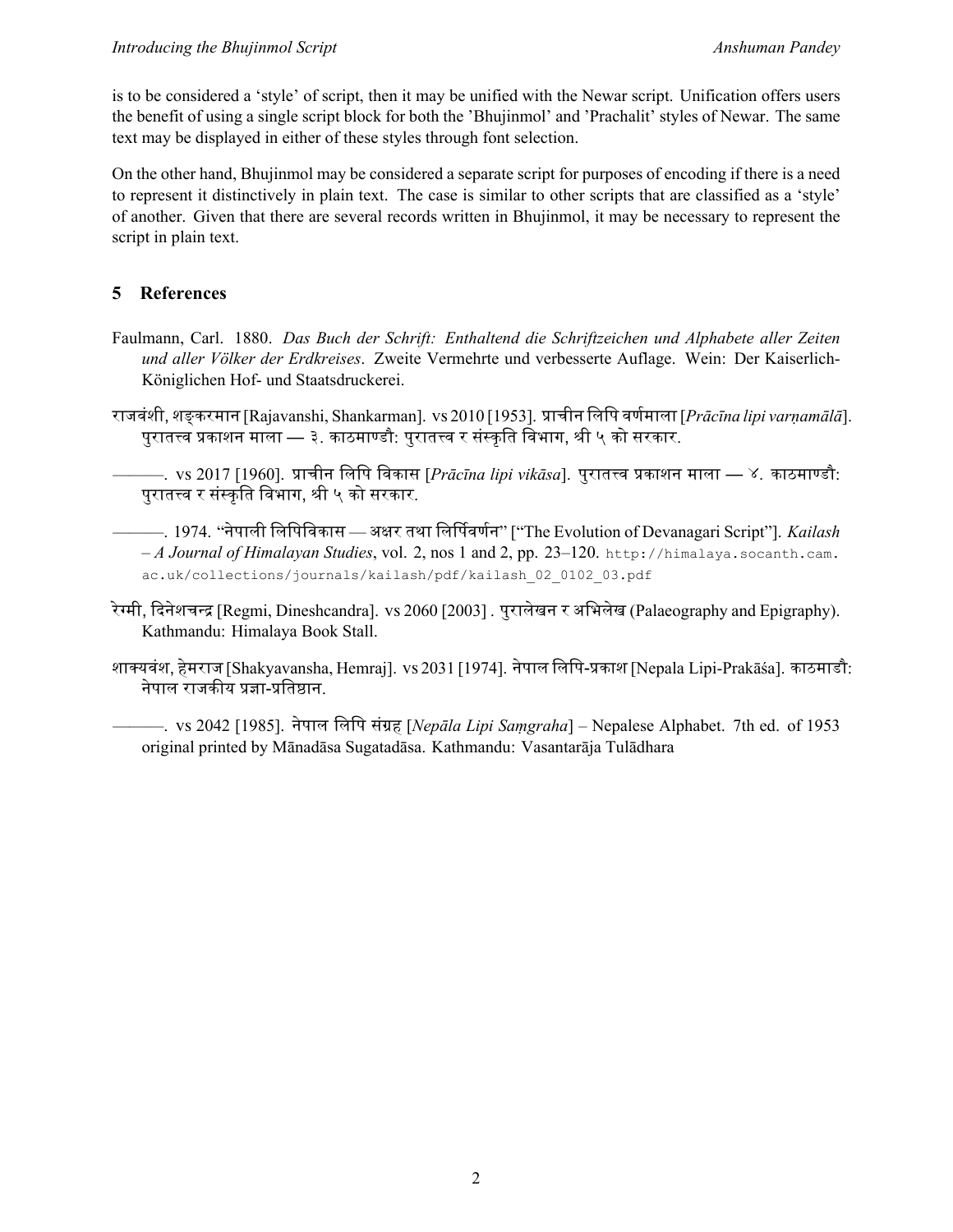

Figure 1: Folios of the Devimahatmya written in Bhujinmol. Figure 1: Folios of the *Devīmāhātmya* written in Bhujinmol.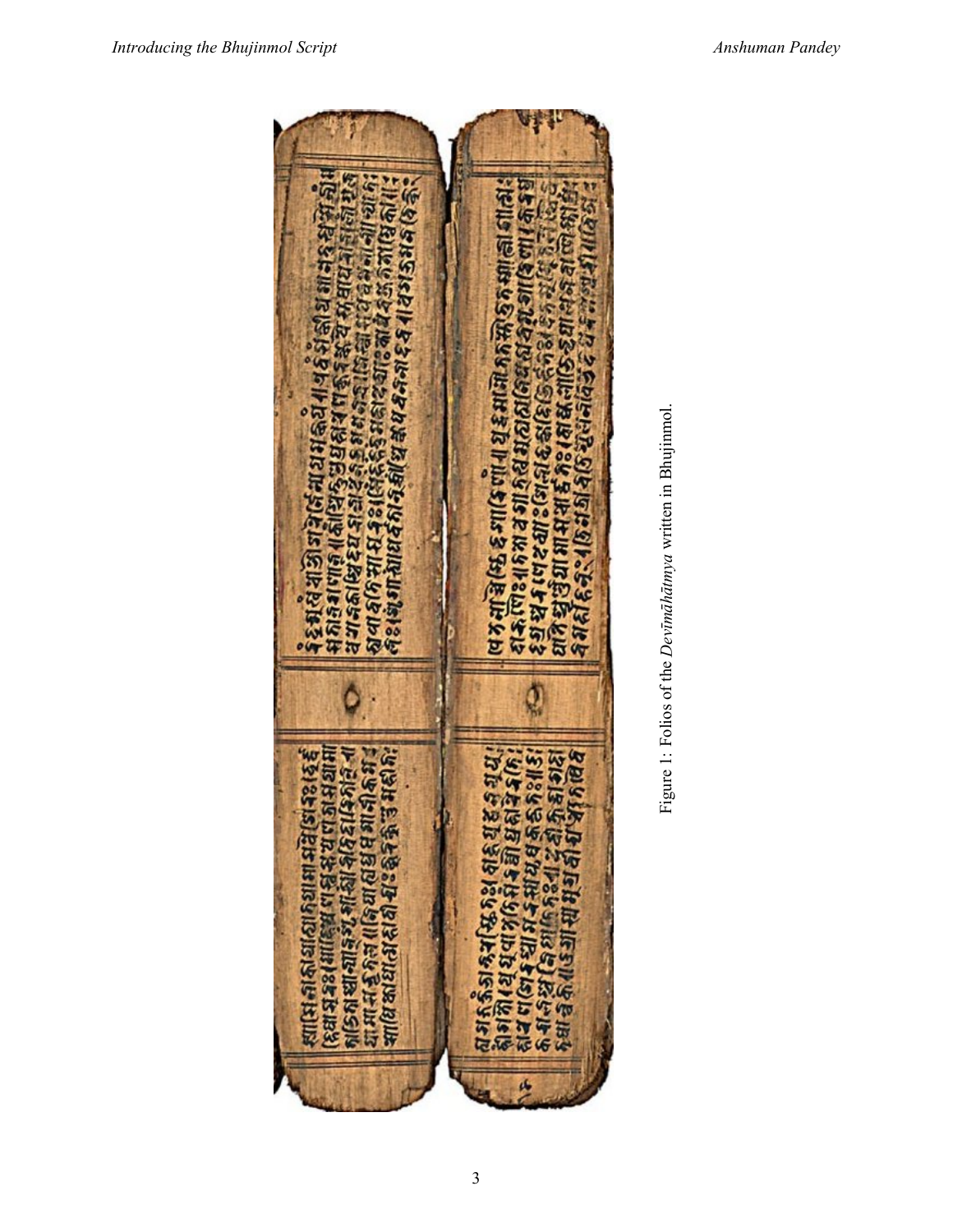

Figure 2: A chart of the Bhujinmol script (from Shakyavansha 1974: 45).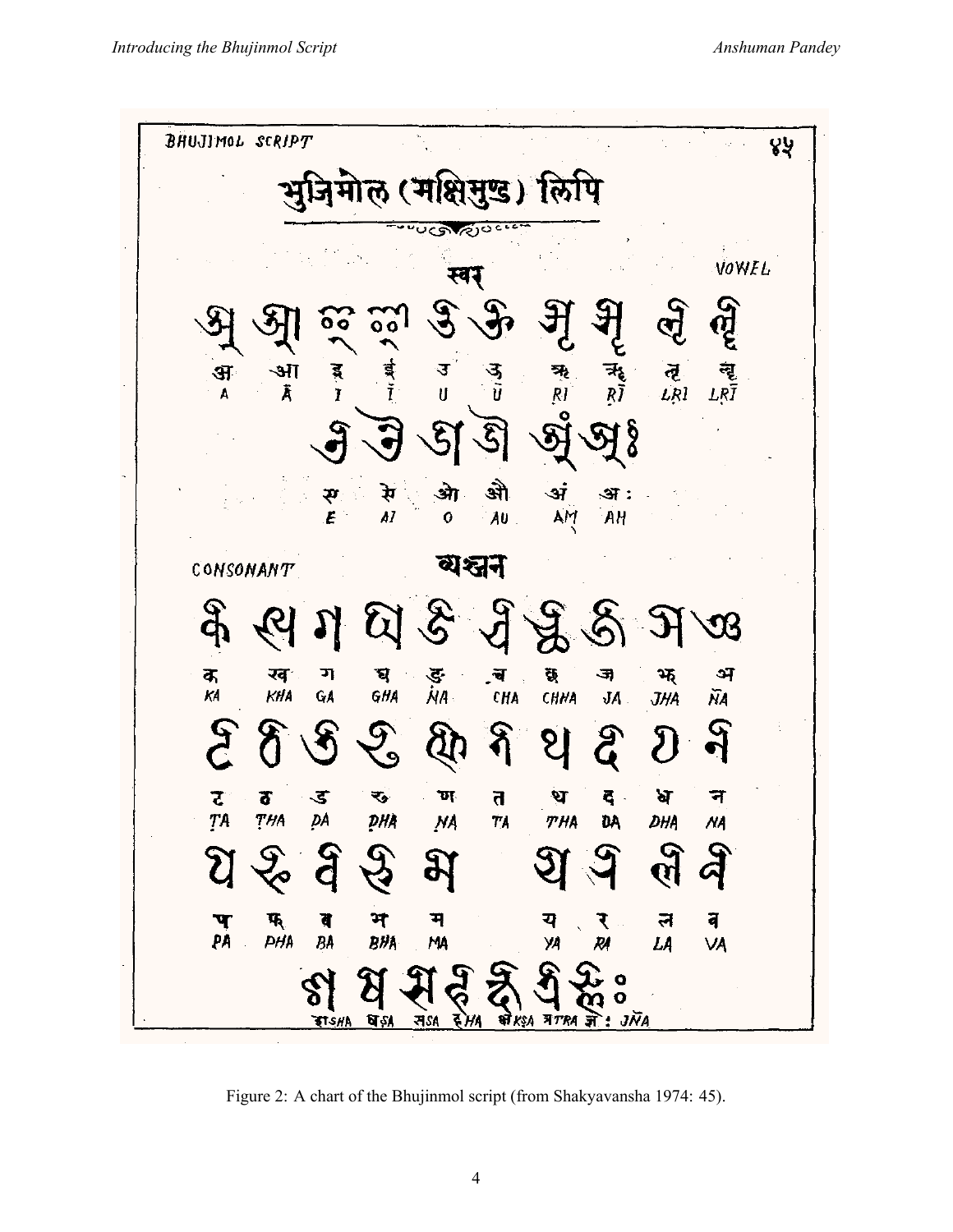४६ CONSONANT WITH YA ADDED TO IT य संयुक्त व्यञ्जन छी हैं श्री  $\mathcal{A}$ ग्य<br>Gya ঘ্য<br>GHYA च्य<br>भाष्ट्र ज्प ক্ষ<br>kya रव्य<br>RHYA ক্স<br>মত্ম ণয द्वय .<br>ЈУА *йу* снихи **JHYA** યુ থ্য<br><sub>711</sub>ya ध्य ना ण्य त्य ন ख्य त्प व्य ্য .<br>dya DHYA **HYA** тиуд DY. dhya **NYA TYA TYA** रू<br>१४४ य्य<br>४४४ ल्य<br>८४४ म्य व्य ब्य ਆ੍ਰ फ्ग भ्य **VYA DHYA** PV4 PHYA **BYA** MYA Q  $\mathcal{E}$ इय य म्प स्<br>#XA क्ष्य न्म उँग ŞÝĄ sya ke ya **TRYA JHYA**  $812A$ ब्रश्तन मराक्त CONSONANT WITH RA ADDED TO IT IJ. 玉<br>JHRA ক্রু<br>সংগ 下<br>Chiira क ए घ ₹ ञ्ज, কু ŇRA GRA **G HRA** KHRA **CHRA** 3RA KRA ठू<br>*THRA*  $\mathbf{y}$ दू श्र त्र ट्र डू<br>श्रेष ङ् đ ण्र **TRA TRA** DRA **DHRA NRA DHRA THRA** ŅRA

Figure 3: Examples of Bhujinmol conjuncts (from Shakyavansha 1974: 46).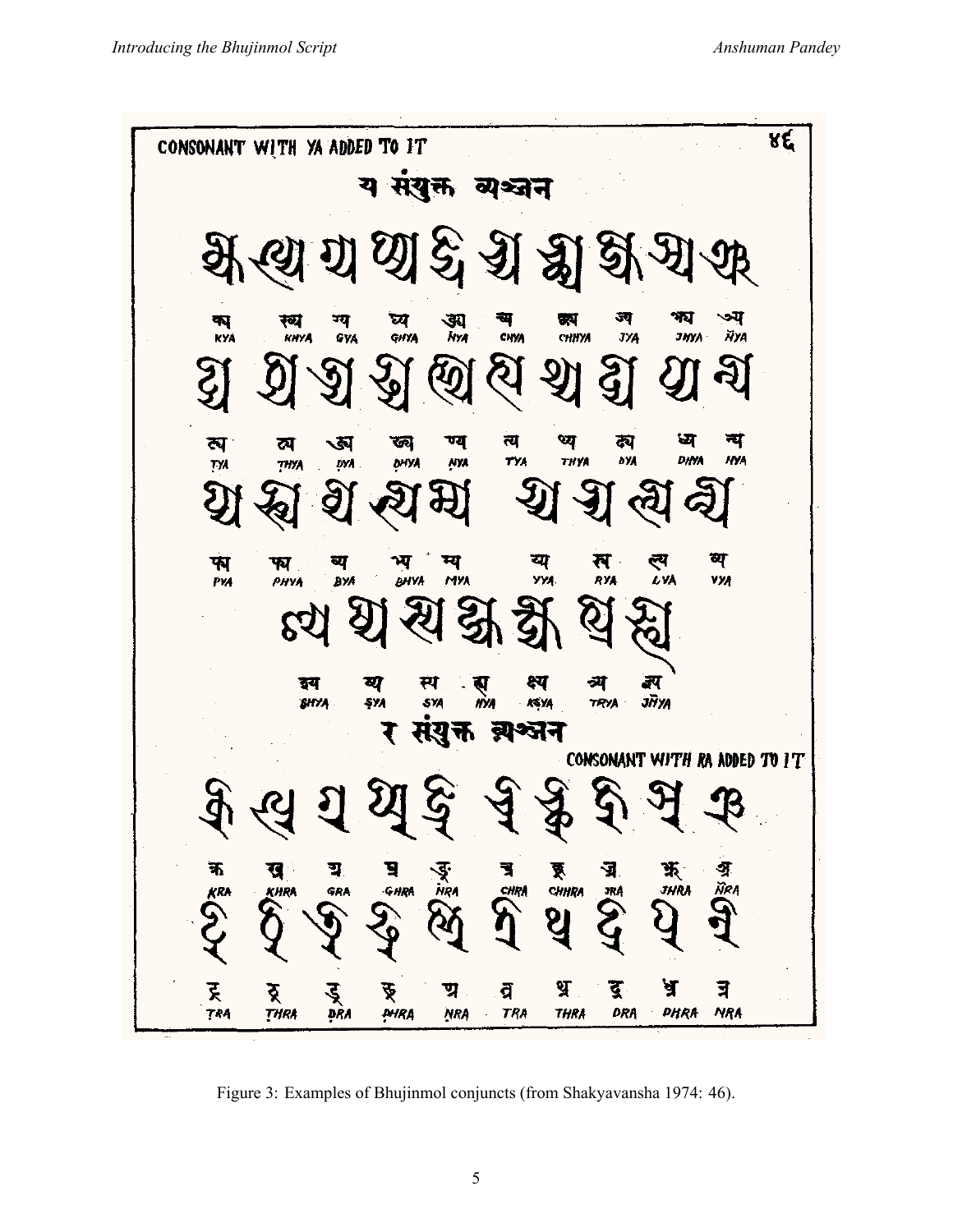

Figure 4: Examples of Bhujinmol consonants and conjuncts with contextual forms of vowel signs (from Shakyavansha 1974: 47).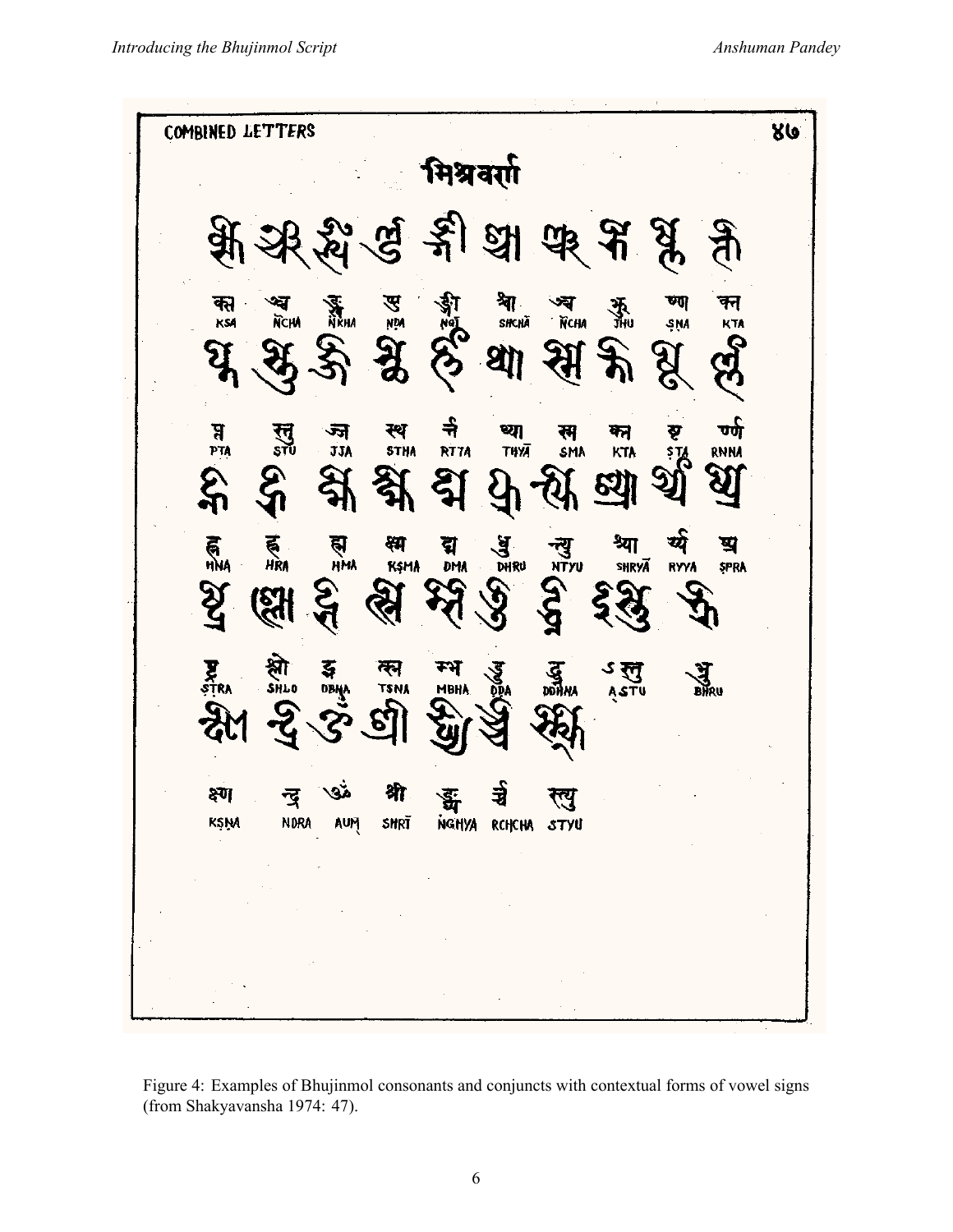

Figure 5: Transcription of an inscription in Bhujinmol (from Shakyavansha 1974: 48).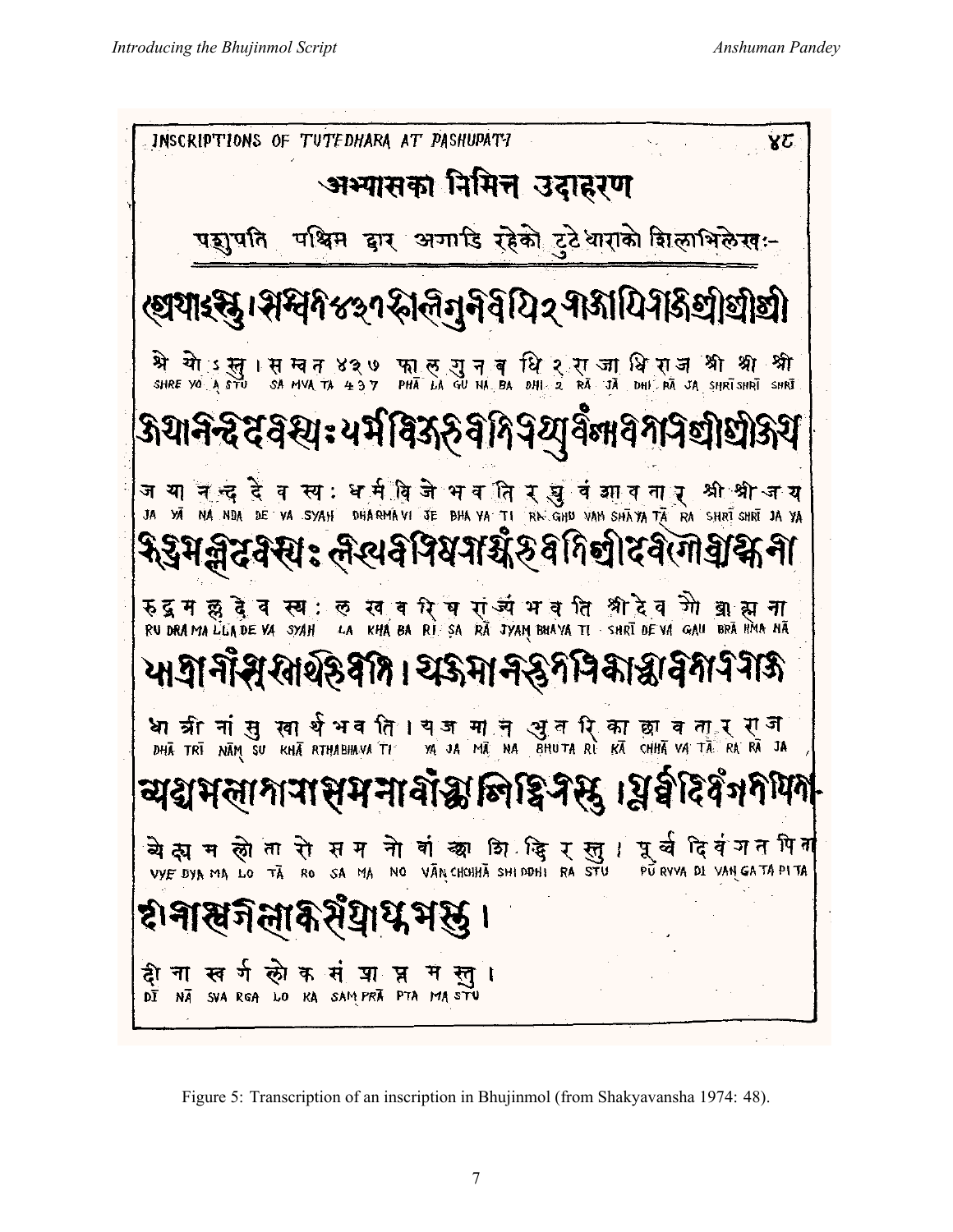

Figure 6: A chart of the Bhujinmol script (from Shakyavansha 1985: 22–23).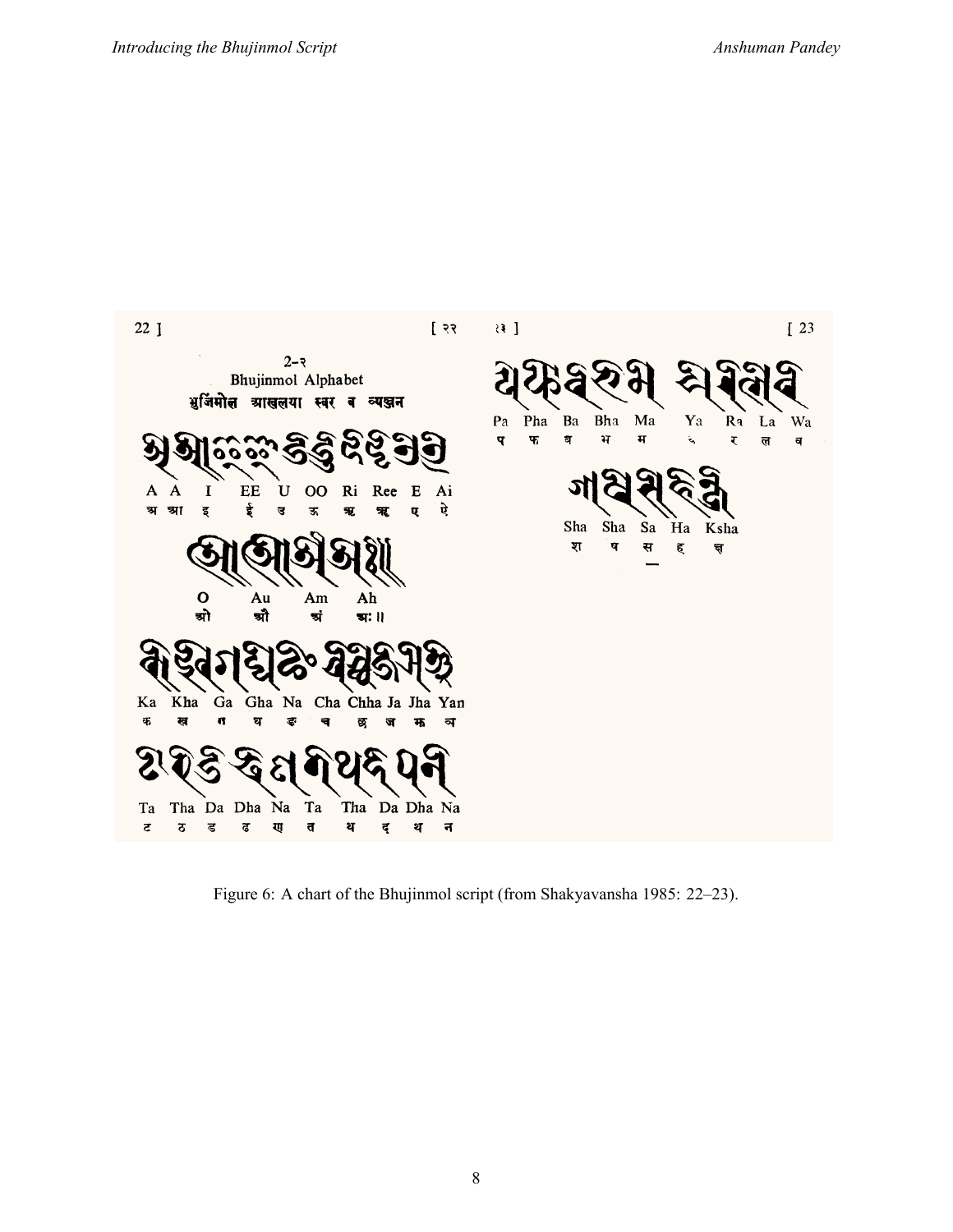| निकविपूर्वकाल<br>PRE-<br><b>LICHCHHAVI</b><br>PERIOD | किच्छविकाल<br>LICHCHHAVI PERIOD  |                             |                  |                                        |                                   | मल्ह सर्व गाहकाल<br>MALLA AND SHAHA PERIOD |                           |                                 |                                |                                                                                                                                                                                                                                                                                                                                                                             |
|------------------------------------------------------|----------------------------------|-----------------------------|------------------|----------------------------------------|-----------------------------------|--------------------------------------------|---------------------------|---------------------------------|--------------------------------|-----------------------------------------------------------------------------------------------------------------------------------------------------------------------------------------------------------------------------------------------------------------------------------------------------------------------------------------------------------------------------|
| बाली<br><b>BRAHMI</b>                                | पूर्वनिन्द्धवि  उनरन्स्विवि      | PRO-LICHCHHM POST-LICHOHAW  | किरात<br>KIRAT   | रञ्जना<br>RANJANA                      | सुजिमा<br><b>BHUJIMO</b>          | नेवारी<br><b>NEWARI</b>                    | मैथिली<br><b>MAITHILI</b> | तिब्बती                         | TIBETAN NAHDINAGARI DEVANAGARI | नन्दिनागरी देवनागरी                                                                                                                                                                                                                                                                                                                                                         |
| $\boldsymbol{\lambda}$                               | Ж                                | $\mathcal{S}^{\text{N}}$    | 习                | ন্ত্ৰ                                  | ঔ্ম                               | জু                                         | <u>ઝ</u>                  | W                               |                                | अ $\frac{1}{4}$                                                                                                                                                                                                                                                                                                                                                             |
| $\overline{A}$                                       |                                  | <b>SL</b>                   | 闵                | <u>जु</u>                              | $\mathfrak{A}$                    | ञ्ज्                                       | ગ્રી                      | УĂ                              |                                | आ<br>A                                                                                                                                                                                                                                                                                                                                                                      |
|                                                      | <u>ो</u>                         | $\mathcal{S}^{\phi}$        |                  | $\mathbf{z}$                           | ဢ                                 | $\frac{28}{2}$                             | $3\mathsf{L}$             | Ŵ                               |                                | ड्र<br>I                                                                                                                                                                                                                                                                                                                                                                    |
|                                                      | $\overline{\mathcal{C}}$         | <b>SSS</b>                  | হ্ৰী             | च्<br>पुर                              | 22)                               | $\frac{1}{25}$                             | $\mathscr{S}$             | <u>ស្ត្រី</u>                   | $\mathbf{\mathring{5}}$        | इंद<br>Ī                                                                                                                                                                                                                                                                                                                                                                    |
|                                                      | ${\bf b}$                        |                             |                  | $\bf \Phi$                             | $\mathscr{E}$                     | 3                                          |                           | 吟                               | $\widehat{\bm{P}}$             | $\tilde{\mathbf{z}}$<br>U                                                                                                                                                                                                                                                                                                                                                   |
|                                                      |                                  | $\mathcal{\tilde{S}}$       | 习                | $\tilde{\bm{\vartheta}}$               | $\mathscr{F}$                     | $\mathbf{r}$                               |                           | <b>Respect</b>                  | $\tilde{\mathcal{P}}$          | $\mathfrak{P}$ i                                                                                                                                                                                                                                                                                                                                                            |
|                                                      |                                  | 大                           |                  | H                                      | $\mathcal{\tilde{B}}$             | ज्ञृ                                       | मृ                        |                                 | <b>Ext</b>                     | 无                                                                                                                                                                                                                                                                                                                                                                           |
|                                                      |                                  | 飞                           |                  | $\hat{H}^*_{\!\scriptscriptstyle \gg}$ | $\frac{1}{2}$                     | $\mathbb{R}^1$                             | अ्                        | $\frac{1}{2}$                   | $\overline{4}$                 | नेहु यो                                                                                                                                                                                                                                                                                                                                                                     |
|                                                      |                                  | $\mathcal{S}_{\mathcal{C}}$ |                  | $\mathbf{B}$                           | $\dot{\widehat{\mathfrak{g}}}$    | $\bf \Omega$                               | न्                        | $\overline{\mathbf{r}}$         | ⋪                              | $\mathcal{Q}^{\vec{[k]}}$                                                                                                                                                                                                                                                                                                                                                   |
|                                                      |                                  | $\mathcal S$                |                  | ्री                                    | $\langle \hat{q} \hat{B} \rangle$ | $\mathcal{C}$                              |                           | $\bar{\hat{\beta}}$             |                                | <b>CELINI</b>                                                                                                                                                                                                                                                                                                                                                               |
|                                                      |                                  |                             | 习                |                                        | S                                 | $\bigcup$                                  | 9                         | $\vec{\mathfrak{B}}$            |                                | P<br>E                                                                                                                                                                                                                                                                                                                                                                      |
|                                                      |                                  |                             | 习叨               | 1                                      | 3                                 |                                            | ₫                         | ঐ                               |                                | $\tilde{\mathbf{F}}_{\underline{\mathsf{A}}\underline{\mathsf{B}}}$                                                                                                                                                                                                                                                                                                         |
|                                                      | $\gamma$                         | $\Im$                       | 习                | अ्                                     | S                                 | उा                                         | $\bm{\mathcal{S}}$        | У                               | स्रा                           | <u>औ<math>\frac{1}{2}</math></u>                                                                                                                                                                                                                                                                                                                                            |
|                                                      | $\bm{\widehat{R}}$               | <b>JP</b>                   | 动                | M                                      | <u>ଟି</u>                         | $\mathfrak{F}% _{0}^{\prime}(\vec{r})$     | उ                         | $\overline{\mathbf{\tilde{N}}}$ | <u>ञ्जा</u>                    | $\begin{picture}(220,20) \put(0,0){\vector(1,0){10}} \put(15,0){\vector(1,0){10}} \put(15,0){\vector(1,0){10}} \put(15,0){\vector(1,0){10}} \put(15,0){\vector(1,0){10}} \put(15,0){\vector(1,0){10}} \put(15,0){\vector(1,0){10}} \put(15,0){\vector(1,0){10}} \put(15,0){\vector(1,0){10}} \put(15,0){\vector(1,0){10}} \put(15,0){\vector(1,0){10}} \put(15,0){\vector($ |
| Ķ.                                                   | $\boldsymbol{\overline{\Sigma}}$ | $U\sqrt{3}$                 | 习°               | <u>जुं</u>                             | <b>Ri</b>                         | ৾ৠ                                         | श्रै                      | থেঁ                             | ब्रैं                          | $\frac{\partial \overline{\mathbf{H}}_{\mathbf{A}^{\prime \prime}}}{\mathbf{H}}$                                                                                                                                                                                                                                                                                            |
| K                                                    | SK                               | <b>S18</b>                  | 习                | अूह                                    | All                               | জুঃ                                        | $\mathfrak{A}$            | ស្រះ                            | <u>त्री</u>                    | $\widehat{\mathfrak{R}^*_{\text{AH}}}$                                                                                                                                                                                                                                                                                                                                      |
| ╈                                                    |                                  | $\mathbf{\Psi}$             | $\boldsymbol{Z}$ | $\sum_{i=1}^{n}$                       | <b>JO</b>                         | $\boldsymbol{\Phi}$                        | 尘                         | $\overline{\mathcal{M}}$        | र्जे                           | के $\frac{1}{\sqrt{2}}$                                                                                                                                                                                                                                                                                                                                                     |
|                                                      | $\mathcal{L}$                    | ग्तू                        | で                | ब्                                     | र्वु                              | ख                                          | श्र                       | $\bm{\mathsf{F}}$               | पु                             | रव $\frac{1}{\mathcal{K}^H}$                                                                                                                                                                                                                                                                                                                                                |

Figure 7: Comparison of letters A to KHA of Newar, Ranjana, Bhujinmol, etc. (from Government of Nepal 1962).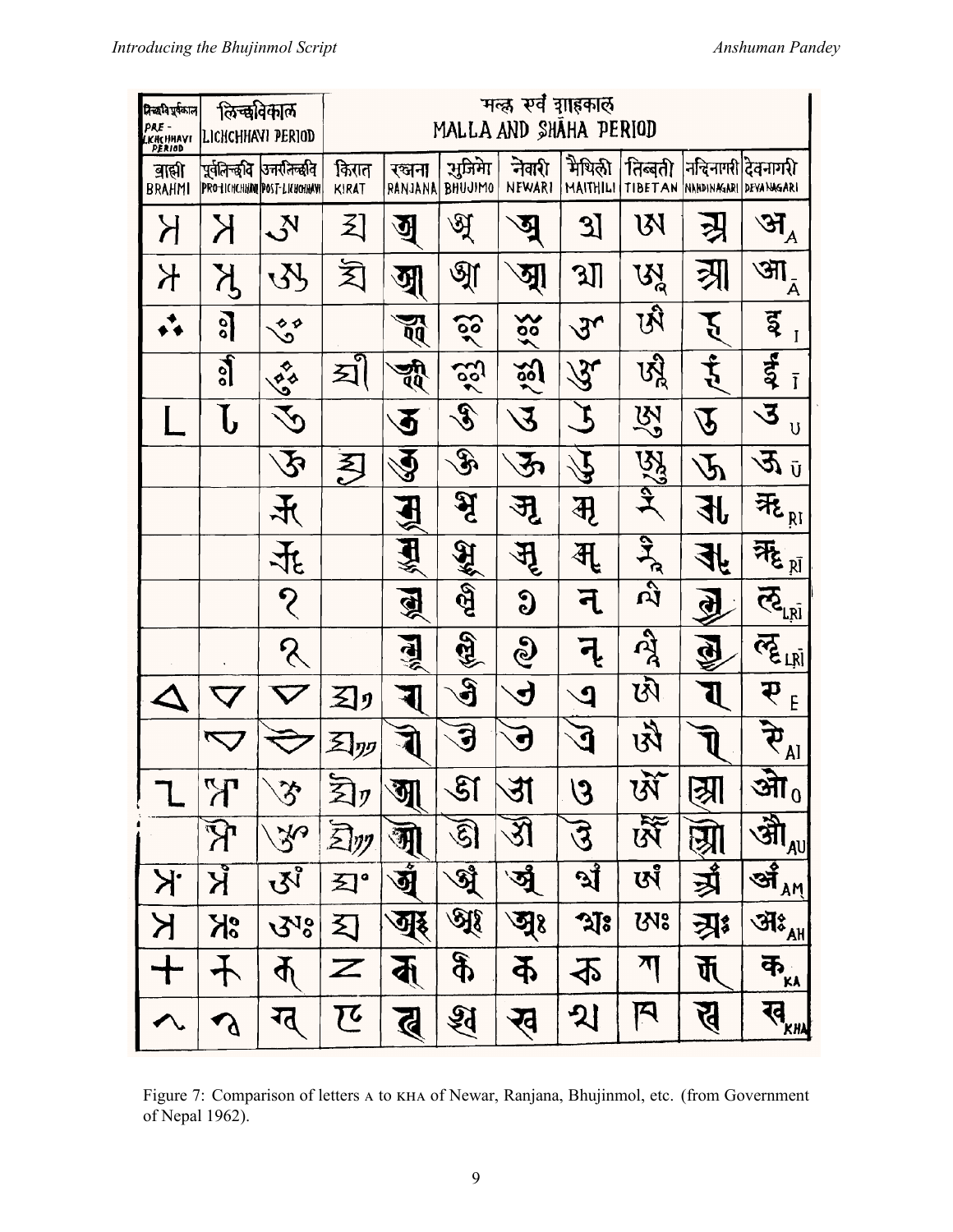|                         |                            |                            | ${\bf 8}$                |                   | រា                                 | ฦ                  | স                              | <b>Z</b>     | F                       | $\mathbf{H}_{\underline{\hat{\alpha}}\underline{\hat{\beta}}}$ |
|-------------------------|----------------------------|----------------------------|--------------------------|-------------------|------------------------------------|--------------------|--------------------------------|--------------|-------------------------|----------------------------------------------------------------|
| W                       | W                          | ЧJ                         | य                        | 修                 | ପି                                 | घु                 | 习                              | 罗            | प]                      | घ<br>GHA                                                       |
|                         | Z                          | K                          | $\overline{\mathcal{S}}$ | FS<br>1           | <b>SS</b>                          | る                  | $\mathcal{S}$                  | K            | $\mathbf{P}_\mathbf{C}$ | $\tilde{\mathbf{e}}$<br>ÑÀ                                     |
| $\bm \cap$              | Y                          |                            | ण                        | $\Delta$          | $\mathbf{\mathfrak{F}}$            |                    | ろ                              | え            | $\boldsymbol{H}$        | च <sub>CHA)</sub>                                              |
| I                       | D                          | ゑ                          | त्ट                      | $\mathbf{\Sigma}$ | $\overline{\mathbf{\mathfrak{F}}}$ | 多                  | $\tilde{\mathbf{\mathcal{S}}}$ | र्द्र        | च्चे                    | $\bar{\mathbf{z}}_{\mathbf{y}}$                                |
| E                       | F                          | 3                          | $\Rightarrow$            | ৰ্থ্ৰ             | Ş.                                 | 3                  | $\overline{\mathbf{3}}$        | 支            | ৰ্ত্তা                  | ज<br><b>JA</b>                                                 |
| ዦ                       | ${\mathbf K}$              | ҇Ӎ                         | $\bm{\mathcal{E}}$       | र                 | $\partial f$                       | $\mathbf{z}$       | 吇                              | Ķ            | $\mathbf{\Psi}$         | $\bar{m}_{\bar{j}_{\text{H}\text{A}}}$                         |
| ከ                       | $\bm{\beta}$               | $\Phi$                     | र्द्र                    | 下                 | $\mathbf{\mathscr{B}}$             | $-22$              | $\bf \mathfrak P$              | $\eta,$      | 外                       | প<br>.<br>Na                                                   |
| $\overline{\mathsf{C}}$ | $\boldsymbol{\mathcal{S}}$ | $\boldsymbol{\mathcal{E}}$ |                          | FS                | $\mathfrak{S}$                     | 3                  | さ                              | त            | $\mathbf{B}$            | $\overline{c}_{\frac{7A}{2}}$                                  |
| $\bigcap$               | Ω                          | Q                          |                          | $\blacklozenge$   | <b>S</b>                           | Q                  | $\boldsymbol{\delta}$          | $\bm{\beta}$ | 页                       | $\bar{\sigma}_{\frac{m}{2}}$                                   |
|                         |                            | $\mathbf{r}$               |                          | $\mathbf{P}$      | $\mathbf{\mathscr{F}}$             | $\boldsymbol{P}$   | $\widetilde{\mathcal{L}}$      |              | ${\bf \hat{z}}$         | $\overline{S}_{\underline{p}\underline{A}}$                    |
| ර                       | र<br>२                     | る                          |                          | 忍                 | $\overline{\mathcal{E}}$           | $\hat{\mathbf{S}}$ | $\boldsymbol{\mathcal{S}}$     | そっ           | Ę                       | $\bar{a}_{\text{pwa}}$                                         |

Figure 8: Comparison of letters GA to DDHA of Newar, Ranjana, Bhujinmol, etc. (from Government of Nepal 1962).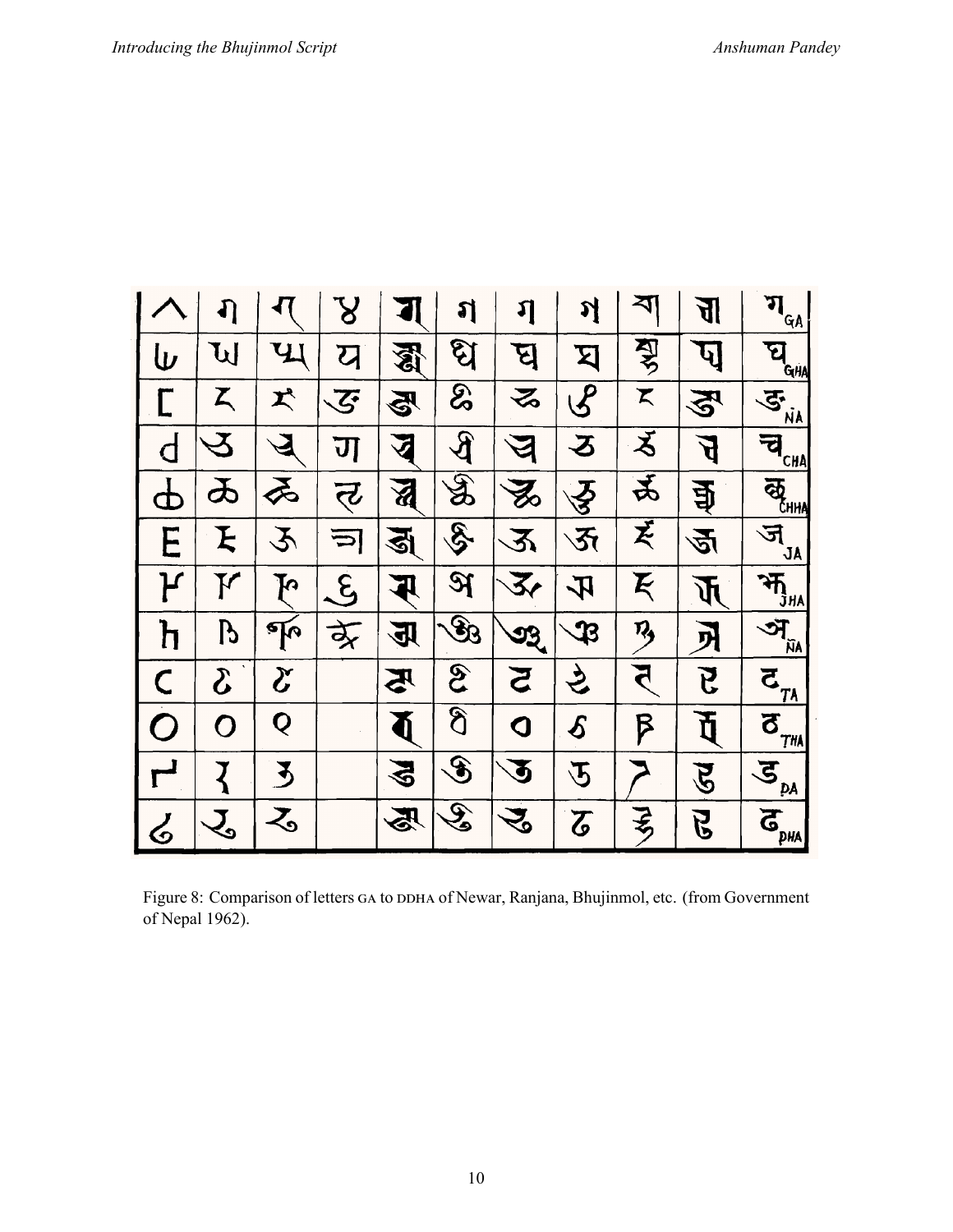| तिन्दविपूर्वतम्ब<br>PRE-<br>ПСНСИНАЧІ<br>PFRIOD | लिच्छनिकाल                                                 | LICHCHHAVI PERIOD                                           |                               | मल्ल सर्वे शाइकाल<br>MALLA AND SHAHA PERIOD |                            |                        |                         |                                 |                           |                                                   |  |  |
|-------------------------------------------------|------------------------------------------------------------|-------------------------------------------------------------|-------------------------------|---------------------------------------------|----------------------------|------------------------|-------------------------|---------------------------------|---------------------------|---------------------------------------------------|--|--|
| ब्राह्मी<br><b>BRAHMI</b>                       |                                                            | पूर्वलिन्कवि उत्तरलिन्कवि <br>PROLICHCUUNNI PAST-LICHCHHAVI | किरात<br>KIRAT                | रञ्जना<br>RANJANA                           | सुजिमा<br><b>BHUJIMO</b>   | नेवारी<br>NEWARI       | भैथिली<br>MAITHILI      | तिब्बती<br><b>TIBETAN</b>       |                           | नन्धिनागरी दिवनागरी<br>WANDINAGARI DEVANAGARI     |  |  |
|                                                 | ॴ                                                          | श्प                                                         |                               | <b>ब</b>                                    | <b>हैते</b>                | ଧି                     | <u>(</u> )              | $\bm{\triangleright}$           | <u>โป</u>                 | रा ।<br>अ                                         |  |  |
|                                                 | ሻ                                                          |                                                             | コ                             | त्                                          | န                          | ኽ                      | $\overline{\mathbf{c}}$ | ち                               | त्                        | $\Delta$ $\overline{A}$                           |  |  |
| $\boldsymbol{\left(\cdot\right)}$               | $\pmb{\mathcal{O}}$                                        | $\mathbf S$                                                 | ま                             | 2                                           | ႘                          | থ                      | $\mathcal{J}$           | হ                               | ऄ                         | थ<br><b>THA</b>                                   |  |  |
| 5<br>P                                          | $\hat{\mathbf{r}}$                                         | ट्                                                          | $\boldsymbol{\zeta}$          | අ                                           | <u>द्रु</u>                | $\overline{z}$         | $\bm{\overline{\mu}}$   | Z                               | R                         | $\bar{d}_{\underline{p_{\underline{M}}}},$        |  |  |
|                                                 | $\sum$                                                     | $\mathbf{p}$                                                | $\overline{\mathcal{E}}$      | E                                           | $\boldsymbol{\mathcal{S}}$ | ਖ਼                     | $\mathcal{A}$           | $\frac{1}{2}$                   | F<br>F                    | $\mathbf{A}$                                      |  |  |
|                                                 | $\mathbf{B}$                                               |                                                             | $\boldsymbol{\boldsymbol{Z}}$ |                                             | $\mathbf{R}$               |                        | $\overline{\mathsf{d}}$ | ब                               | पॆ                        | ने $\frac{1}{M}$                                  |  |  |
| し                                               | U                                                          |                                                             | $\bm{L}\bm{I}$                |                                             | थि                         | य                      | R                       | ひ                               | Ц                         | $\mathbf{q}_{\underline{p_{A}}}$                  |  |  |
| b                                               | $\boldsymbol{\mathcal{U}}$                                 | $\zeta$                                                     |                               | 瓜                                           | $\mathfrak{P}_0$           | रू                     | रू                      | $\mathbf{z}$                    | फ्                        | $\mathbf{F}_{\text{max}}$                         |  |  |
|                                                 | $\Box$                                                     |                                                             | $\mathsf{Z}_\mathsf{t}$       | 4                                           | $\overline{\mathbf{S}}$    | þ                      | 才                       | 囗                               | Þ                         | ब<br>BĄ                                           |  |  |
| $\mathbf{r}$                                    |                                                            | $\blacktriangledown$                                        | <u> 24</u>                    | $\blacklozenge$                             | $\widehat{\mathcal{A}}$    | 9                      | ত্ত                     | $\frac{1}{2}$                   | f                         | $\mathbf{P}_{\mathbf{B}^{\mathsf{H}} \mathbf{A}}$ |  |  |
| $\alpha$                                        | IJ                                                         |                                                             |                               | 1                                           | भ                          | Ĥ                      | 万                       | 21                              | प                         | $H_{\text{MA}}$                                   |  |  |
|                                                 |                                                            | 15                                                          | $\mathcal{F}_{\mathcal{A}}$   | Ę                                           | থ                          | य                      | रा                      | $\mathfrak{P}$                  | <u>प्त</u>                | य <sub>%)</sub>                                   |  |  |
| $\left\{ \right.$                               |                                                            |                                                             | ズ                             |                                             | $\mathcal{F}$              | प                      | $\Delta$                | Y,                              |                           | $\bar{\mathcal{F}}_{\text{RA}}$                   |  |  |
| <b>J</b>                                        | $\tilde{b}$                                                | E                                                           | m                             | र्वे                                        | $\overline{\mathscr{E}}$   | $\tilde{\mathfrak{h}}$ | $\overline{\mathsf{d}}$ | $\mathbf{z}$                    | $\overline{\mathfrak{h}}$ | ल् $\frac{1}{\sqrt{2}}$                           |  |  |
| $rac{1}{\sqrt{1}}$                              | $\boldsymbol{\mathcal{\bar{S}}}$                           | $\bm{Z}$                                                    | 又                             | ন্ব                                         | $\delta \hat{q}$           | $\mathbf{z}$           | Ķ                       | श्रे                            | $\overline{\mathfrak{g}}$ | व<br><b>YA</b>                                    |  |  |
|                                                 | $\mathsf{R}% _{\mathsf{C}}\left( t\right) \left( t\right)$ | Ŗ                                                           | $\overline{\mathsf{U}}$       | $\sum_{i=1}^{n}$                            | ६।                         | 껛                      | $\mathbf{\tilde{x}}$    | $\mathcal{F}_{\!\!\mathcal{F}}$ | रा                        | इा $\frac{1}{\sin \theta}$                        |  |  |
| $\mathfrak b$                                   | 又                                                          |                                                             | $\mathcal{F}_{\mathcal{A}}$   | ब                                           | থি                         | ষ                      | स्                      | $\overline{\mathcal{R}}$        | $\beta$                   | $\bar{B}_{\underline{S}\underline{A}}$            |  |  |
| $\overline{\mathbf{r}}$                         | 孙                                                          | $\overline{\mathcal{H}}$                                    | 7                             | र्                                          | <u> श्र</u>                | स्                     | प्र                     | Ņ                               | $\hat{\mathbf{H}}$        | स $\overline{\mathbf{H}}_{\mathsf{SA}}$ ,         |  |  |

Figure 9: Comparison of letters NNA to sa of Newar, Ranjana, Bhujinmol, etc. (from Government of Nepal 1962).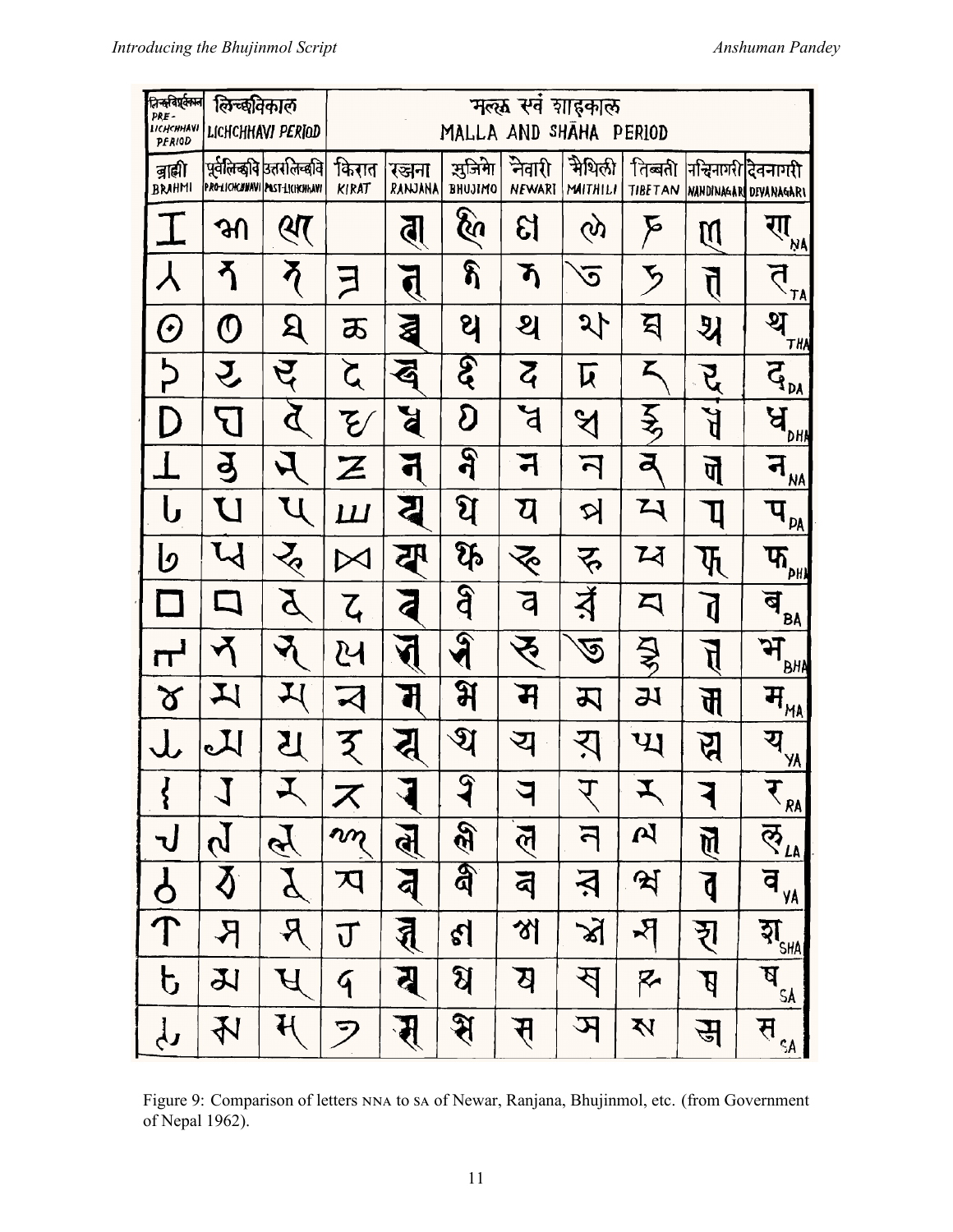| $\mathbf{b}$             |                    | $\mathcal{L}_{\mathbf{Q}}$                         | $\mathcal{\overline{Z}}$    | $\mathbf{S}$    | हरू<br>वि                 | $\bm{\breve{\xi}}$ | $\overline{5}$             | $\overline{\mathbf{z}}$                                                                                         | पू                   | ढ़<br><b>HA</b>                                              |
|--------------------------|--------------------|----------------------------------------------------|-----------------------------|-----------------|---------------------------|--------------------|----------------------------|-----------------------------------------------------------------------------------------------------------------|----------------------|--------------------------------------------------------------|
| 专                        | 玉                  | $\overline{\bm{\tilde{\zeta}}}$                    |                             | ह्य             | र्वे<br>विद               | $\mathfrak{F}$     | 努                          | $\sum_{n=1}^{\infty}$                                                                                           | द्य                  | $\frac{1}{\sqrt{2}}$                                         |
| $\overline{\mathcal{X}}$ | 乙                  | $\bf\vec{\Delta}$                                  | $\overline{z}$              | ₫               | $\overline{\mathbf{S}}$   | ঽ                  | $\overline{\mathcal{L}}$   | $\tilde{\mathcal{S}}$                                                                                           | त्                   | ञ $\frac{1}{T}$                                              |
| $\overline{\xi}$         | $\sum_{n}$         | <b>AS</b>                                          | $\mathcal{F}_{\mathcal{C}}$ | 图               | $\mathscr{F}$             | 1756               | $\mathbf{\bar{3}}$         | 馬                                                                                                               | ङ्गु                 | ब्री $\frac{1}{2}$                                           |
| 士                        | $\hat{\mathbf{P}}$ | $\tilde{P}$                                        | $\vec{z}$                   | बा              | <b>A</b>                  | क्र                | ক্য                        | $\mathcal{Y}% _{M_{1},M_{2}}^{\alpha,\beta}(\varepsilon)=\mathcal{P}_{M_{1},M_{2}}^{\alpha,\beta}(\varepsilon)$ | $\mathbf{\tilde{P}}$ | $\overline{P}$                                               |
| $\frac{1}{\sqrt{2}}$     | 4                  | $\boldsymbol{\varPsi}$                             | $\Leftarrow$                | $\mathbf{\Phi}$ | $\mathfrak{F}$            | कु                 | 玉                          | <u>지</u>                                                                                                        | $\mathfrak{F}% _{0}$ | 环                                                            |
| 寸                        | 下                  | $\tilde{\mathcal{P}}$                              | F                           | द्गी            | E                         | क्ल                | $\overline{\mathbf{\Phi}}$ | 인                                                                                                               | <u>र्तू</u>          |                                                              |
| $\overline{t}$           | $\frac{1}{2}$      | क्                                                 | 云                           | र्वे।           | $\overline{\mathfrak{F}}$ | क्र                | $\frac{1}{2}$              | $\sum_{i=1}^{n}$                                                                                                | र्ने                 | কী $\frac{1}{2}$                                             |
| $\overline{4}$           | र्फ                | $\tilde{\mathbf{r}}$                               | 圣                           | यू              | श्र                       | क्                 | $\frac{4}{5}$              | <b>KK</b>                                                                                                       | सू                   | $\overline{\mathbf{F}}_{\mathbf{S}_{\mathcal{K}\mathbf{A}}}$ |
| $\overline{F}$           | $\frac{1}{4}$      | $\Delta$                                           | $\bar{\mathcal{Z}}$         | द्भ<br>वी       | 39                        | る                  | $\bigstar$                 | $\sum_{i=1}^{n}$                                                                                                | ৰ্ন্ধু               | <b>SANKA</b>                                                 |
| $I_{\zeta}$              | と                  | र्<br>दूर                                          | 环                           | क्स्            | $\overline{\mathfrak{F}}$ | क्र                | क्र                        | र्दू $\mathbf{x}$                                                                                               | प्त्र                | ह्म<br><u>HMA</u>                                            |
| $\overline{\vec{r}}$     | <b>AAT</b>         | $\mathfrak{A}% _{0}=\mathfrak{B}_{\mathbb{C}}^{0}$ | द्र्                        | बु              | ब्री                      | <u>औ</u>           | প্ৰী                       | $\frac{1}{2}$                                                                                                   | হ্রী                 | श्री (अर्                                                    |

Figure 10: Comparison of letters HA and some ligatures of Newar, Ranjana, Bhujinmol, etc. (from Government of Nepal 1962).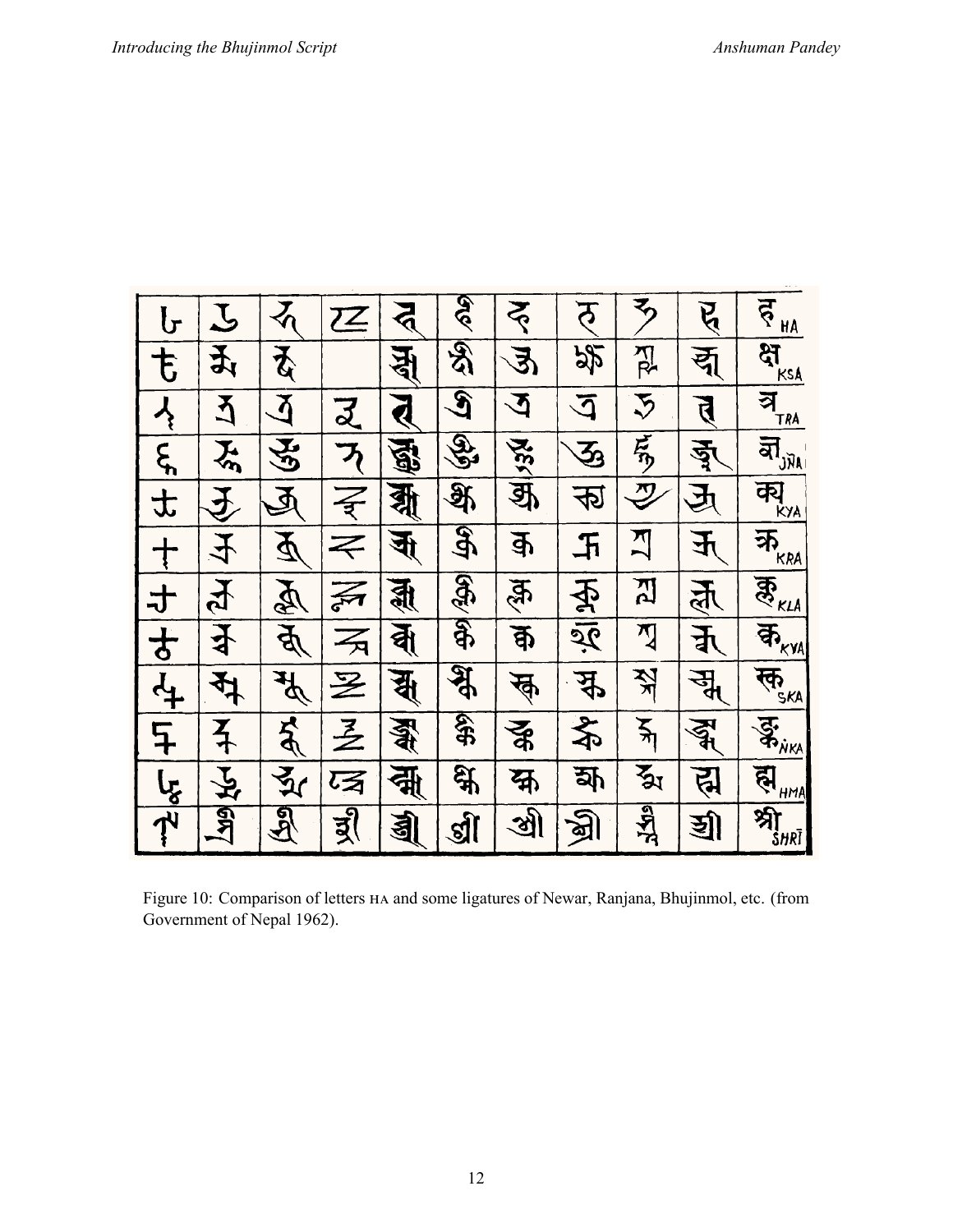|                                                                                                                                                                                                                                                                                                                                                                                                                                                                                          |        |                   |                       |                        |  | $\frac{1}{2} \left  \frac{1}{2} \right  \left  \frac{1}{2} \right  \left  \frac{1}{2} \right  \left  \frac{1}{2} \right  \left  \frac{1}{2} \right  \left  \frac{1}{2} \right  \left  \frac{1}{2} \right  \left  \frac{1}{2} \right  \left  \frac{1}{2} \right  \left  \frac{1}{2} \right  \left  \frac{1}{2} \right  \left  \frac{1}{2} \right  \left  \frac{1}{2} \right  \left  \frac{1}{2} \right  \left  \frac{1}{2} \right  \left  \frac{1}{2} \right  \left  \frac$ |
|------------------------------------------------------------------------------------------------------------------------------------------------------------------------------------------------------------------------------------------------------------------------------------------------------------------------------------------------------------------------------------------------------------------------------------------------------------------------------------------|--------|-------------------|-----------------------|------------------------|--|----------------------------------------------------------------------------------------------------------------------------------------------------------------------------------------------------------------------------------------------------------------------------------------------------------------------------------------------------------------------------------------------------------------------------------------------------------------------------|
| 20000000000000                                                                                                                                                                                                                                                                                                                                                                                                                                                                           |        |                   |                       |                        |  |                                                                                                                                                                                                                                                                                                                                                                                                                                                                            |
|                                                                                                                                                                                                                                                                                                                                                                                                                                                                                          |        |                   |                       |                        |  |                                                                                                                                                                                                                                                                                                                                                                                                                                                                            |
|                                                                                                                                                                                                                                                                                                                                                                                                                                                                                          |        |                   |                       |                        |  |                                                                                                                                                                                                                                                                                                                                                                                                                                                                            |
| $\begin{vmatrix} 1 & 0 & 0 \\ 0 & 0 & 0 \\ 0 & 0 & 0 \\ 0 & 0 & 0 \\ 0 & 0 & 0 \\ 0 & 0 & 0 \\ 0 & 0 & 0 \\ 0 & 0 & 0 & 0 \\ 0 & 0 & 0 & 0 \\ 0 & 0 & 0 & 0 \\ 0 & 0 & 0 & 0 \\ 0 & 0 & 0 & 0 & 0 \\ 0 & 0 & 0 & 0 & 0 \\ 0 & 0 & 0 & 0 & 0 \\ 0 & 0 & 0 & 0 & 0 & 0 \\ 0 & 0 & 0 & 0 & 0 & 0 \\ 0 & 0 & 0 & 0 & 0 & 0 \\ 0 & $                                                                                                                                                          |        |                   |                       |                        |  |                                                                                                                                                                                                                                                                                                                                                                                                                                                                            |
| $\mathcal{L} \left  \mathcal{L} \right  \mathcal{L} \left  \mathcal{L} \right  \mathcal{L} \left  \mathcal{L} \right  \mathcal{L} \left  \mathcal{L} \right  \mathcal{L} \left  \mathcal{L} \right  \mathcal{L} \left  \mathcal{L} \right  \mathcal{L} \left  \mathcal{L} \right  \mathcal{L}$                                                                                                                                                                                           |        |                   |                       |                        |  |                                                                                                                                                                                                                                                                                                                                                                                                                                                                            |
| $\mathcal{F}\left \mathcal{F}\right \left \mathcal{E}\right \times\left \mathcal{P}\right \approx\left \mathcal{P}\right \left \mathcal{P}\right \left \mathcal{F}\right \rightarrow\left \mathcal{F}\right \rightarrow\infty$                                                                                                                                                                                                                                                           |        |                   |                       |                        |  |                                                                                                                                                                                                                                                                                                                                                                                                                                                                            |
| $\Bigg \text{If}\Bigg \text{If}\Bigg \text{If}\Bigg \text{If}\Bigg \text{If}\Bigg \text{If}\Bigg \text{If}\Bigg \text{If}\Bigg \text{If}\Bigg \text{If}\Bigg \text{If}\Bigg \text{If}\Bigg \text{If}\Bigg \text{If}\Bigg \text{If}\Bigg \text{If}\Bigg \text{If}\Bigg \text{If}\Bigg \text{If}\Bigg \text{If}\Bigg \text{If}\Bigg \text{If}\Bigg \text{If}\Bigg \text{If}\Bigg \text{If}\Bigg \text{If}\Bigg \text{If}\Bigg \text{If}\Bigg \text{If}\Bigg \text{If}\Bigg \text{If}\Bigg$ |        |                   |                       |                        |  |                                                                                                                                                                                                                                                                                                                                                                                                                                                                            |
| $\  \cdot \  \cdot \ _{\alpha}$ $\leq$ $  \cdot   \cdot  _{\alpha}$ $  \cdot  _{\alpha}$                                                                                                                                                                                                                                                                                                                                                                                                 |        |                   |                       |                        |  |                                                                                                                                                                                                                                                                                                                                                                                                                                                                            |
|                                                                                                                                                                                                                                                                                                                                                                                                                                                                                          |        |                   |                       |                        |  |                                                                                                                                                                                                                                                                                                                                                                                                                                                                            |
|                                                                                                                                                                                                                                                                                                                                                                                                                                                                                          | प्रिया | नुके<br>मुखे      | <b>Jali</b><br>Mewiri | MAITHIL<br>में प्रेली  |  |                                                                                                                                                                                                                                                                                                                                                                                                                                                                            |
| निबविकान<br>LICHCHHAVI<br>PERIOD                                                                                                                                                                                                                                                                                                                                                                                                                                                         |        | मन्त<br>MALLA AND | स्प्वं                | ञाहकाल<br>SHAHA PERIOD |  |                                                                                                                                                                                                                                                                                                                                                                                                                                                                            |



13